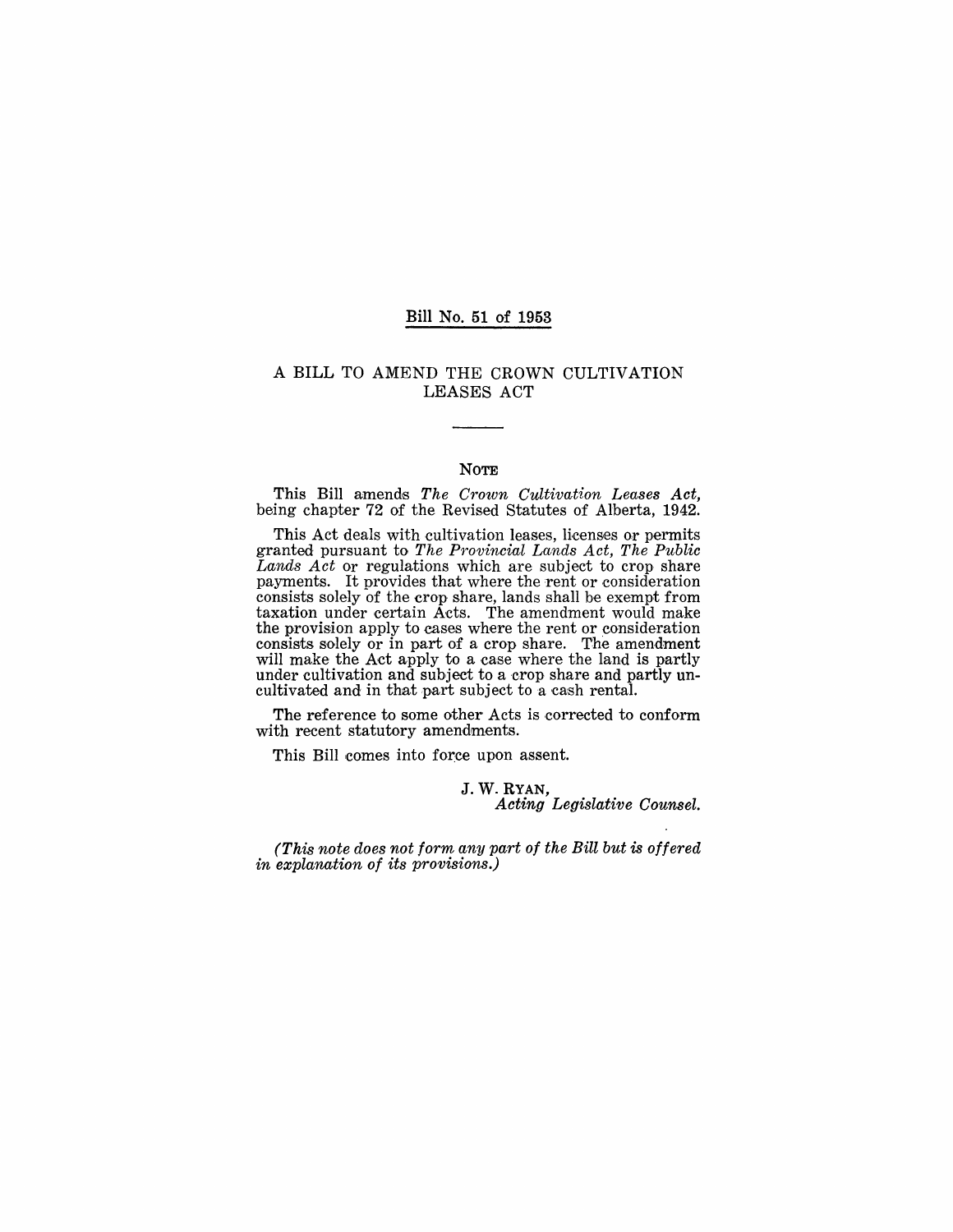# **BILL**

# Bill No.. 51 of 1953

An Act to amend The Crown Cultivation Leases Act

#### *( Assented to* , 1953)

HER MAJESTY, by and with the advice and consent of the Legislative Assembly of the Province of Alberta, enacts as follows:

*1. The Crown Cultivation Leases Act,* being chapter 72 of the Revised Statutes of Alberta, 1942, is hereby amended.

**2.** Section 2 is amended,— $\frac{1}{2}$  section 2

- (a) by adding immediately after the word "solely" the words "or in part";
- (b) by striking out the words "The Improvement Dis*tricts Act, The Assessment Act,* and *The School Taxation Act"* and by substituting the words *"The Improvement Dist-ricts Act,* 1947, *The Assessrnent Act* and *The School Act, 1952".*

**3.** This Act comes into force on the day upon which it is  $\frac{\text{Coming}}{\text{into force}}$  assented to.